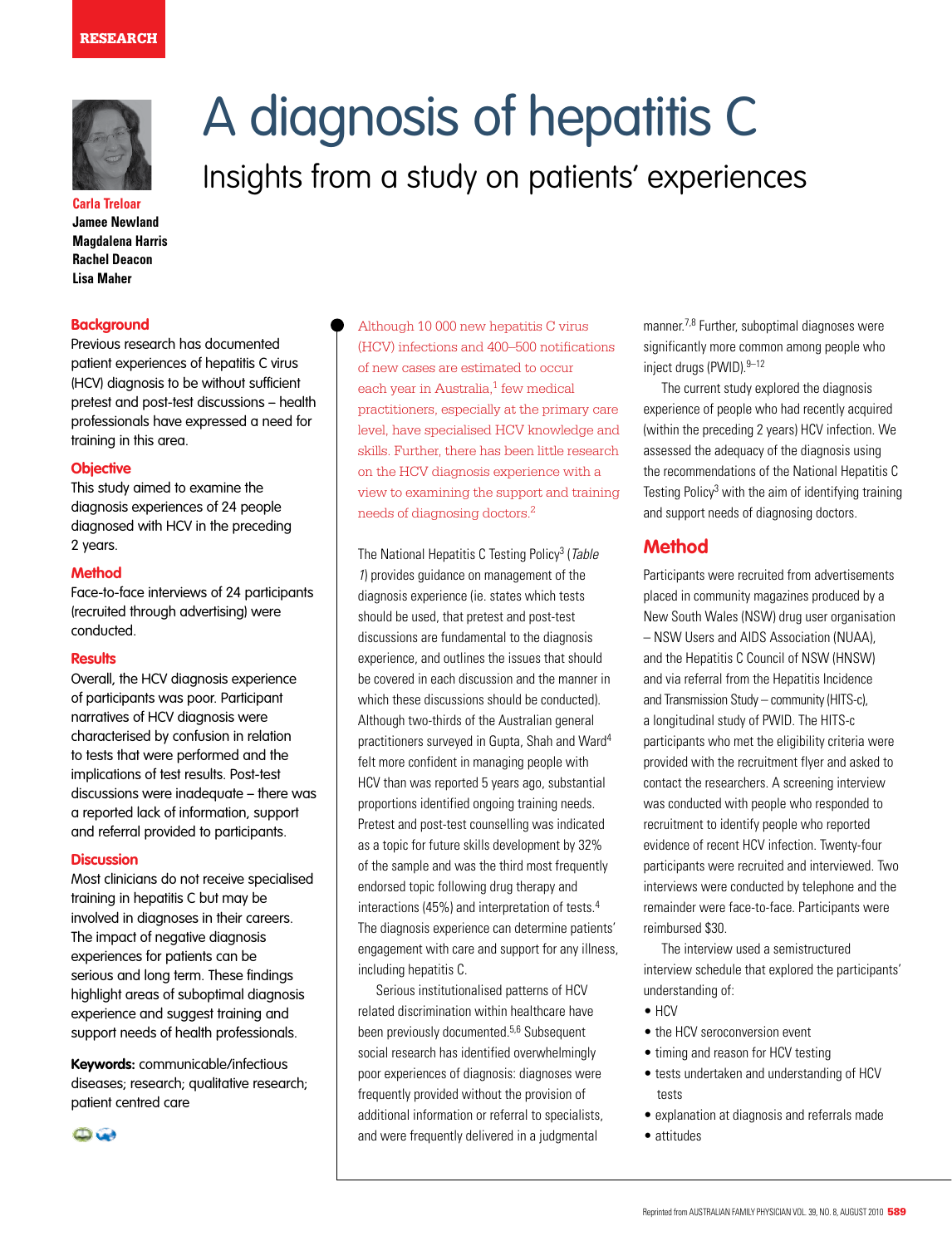- awareness
- readiness and willingness to undertake HCV treatment
- changes in risk practices.

Interviews were between 25–140 minutes in duration. Face-to-face interviews were conducted in a private meeting room at either the NUAA or HNSW.

Interviews were audiorecorded and recordings were transcribed verbatim. Transcripts were checked against the recordings for accuracy. Identifying information was removed from the transcripts and pseudonyms applied. The diagnosis experience was assessed by identifying, coding and analysing participants' responses against the principles of testing and key components of the post-test discussion as outlined in the National Hepatitis C Testing Policy.3

Ethics approval for this study was obtained from the University of New South Wales Human Research Ethics Committee. All participants provided informed consent.

# **Results**

By self report, all participants had received a diagnosis of HCV between 2006 and 2009 (median time since diagnosis, 15 months). Twenty-two participants were recruited from the Sydney metropolitan area and two resided in regional NSW. The mean age of participants was 35 years (range, 21–49 years). Further demographic information is reported in Table 2. The site of diagnosis is reported in Table 3. Only four participants received their diagnosis in general practice or hospital settings.

# **Types of tests performed**

Nine participants indicated that HCV antibody and liver function tests only had been performed; two identified that they had received an HCV ribonucleic acid (RNA) test; four participants identified their genotype, indicating RNA viral genotype testing; and one participant reported that their doctor had told them their genotype was the 'good one'. (Dylan, 37) The remaining participants were unaware of RNA testing or did not mention this.

## **Diagnosis experience**

Participants identified instances in which posttest discussions met some of the components

of the national testing policy. At least three participants identified that they were given written information following their positive HCV diagnosis. Two participants identified that they were provided with emotional and psychological support following diagnosis. However, in neither case was this provided by the diagnosing doctor: one identified peer support from clients of a residential drug rehabilitation service, the other from a nurse in the service who happened to see the participant's distress and provided emotional support and referral to a community based service.

For the majority of the study participants their diagnosis experience did not meet some, or any, of the components of the national testing policy. These experiences are characterised by results provided at an inappropriate time, with little or no information; a lack of post-test discussion regarding risk, treatment and management; or no effort to address emotional and psychological issues.

#### **Table 1. Elements of the National Hepatitis C Testing Policy**

#### **Guidance on tests to confirm exposure to and chronic hepatitis C infection**

- Exposure to HCV is determined by testing for HCV antibodies (anti-HCV) in serum or plasma
- Current HCV infection is usually determined by qualitative testing for HCV RNA
- Qualitative HCV RNA testing should be a standard component of the diagnostic work up of all anti-HCV positive individuals

#### **Guiding principles of the National Hepatitis C Testing Policy**

- Confidential, voluntary testing with informed consent and pretest and post-test discussion is fundamental to Australia's response to HCV
- Testing is of the highest possible standard
- Testing is of benefit to the person being tested
- Testing is accessible to all those at risk of HCV infection
- Testing is critical to understanding the epidemiology of HCV infection in the community
- Testing can be critical to interruption of transmission and can support harm minimisation
- Testing to monitor people with HCV before, during and after treatment is an integral part of their care

#### **Guidance on post-test discussions**

- Deliver the test result in person and in a manner that is:
- confidential
- sensitive
- appropriate to gender of patient
- appropriate to cultural beliefs and practices of patient
- appropriate to behaviour of patient
- appropriate to ongoing risk for patient
- appropriate to patient level of understanding of hepatitis C
- appropriate to language and literacy level of patient
- Reassess support mechanisms and requirements of the person and making immediate referral to a support agency to be accessed at the patient's discretion

#### **Guidance if test result is positive**

Post-test discussion should include at an appropriate time, issues such as immediate needs and support, including written referral information about:

- safer behaviours
- education
- information and support including needle and syringe programs if appropriate
- legal requirements for disclosure and how to disclose to family and friends
- managing or understanding strong emotions, feelings, reactions and changes
- options in drug treatments and medical management
- ongoing counselling or therapy if required
- complementary/alternative management options
- ways to deal with loss and grief, depression, anger and anxiety
- strategies for managing hepatitis C which are flexible and appropriate to the patient's needs
- legislative requirements (notification, contact tracing, storage and coding)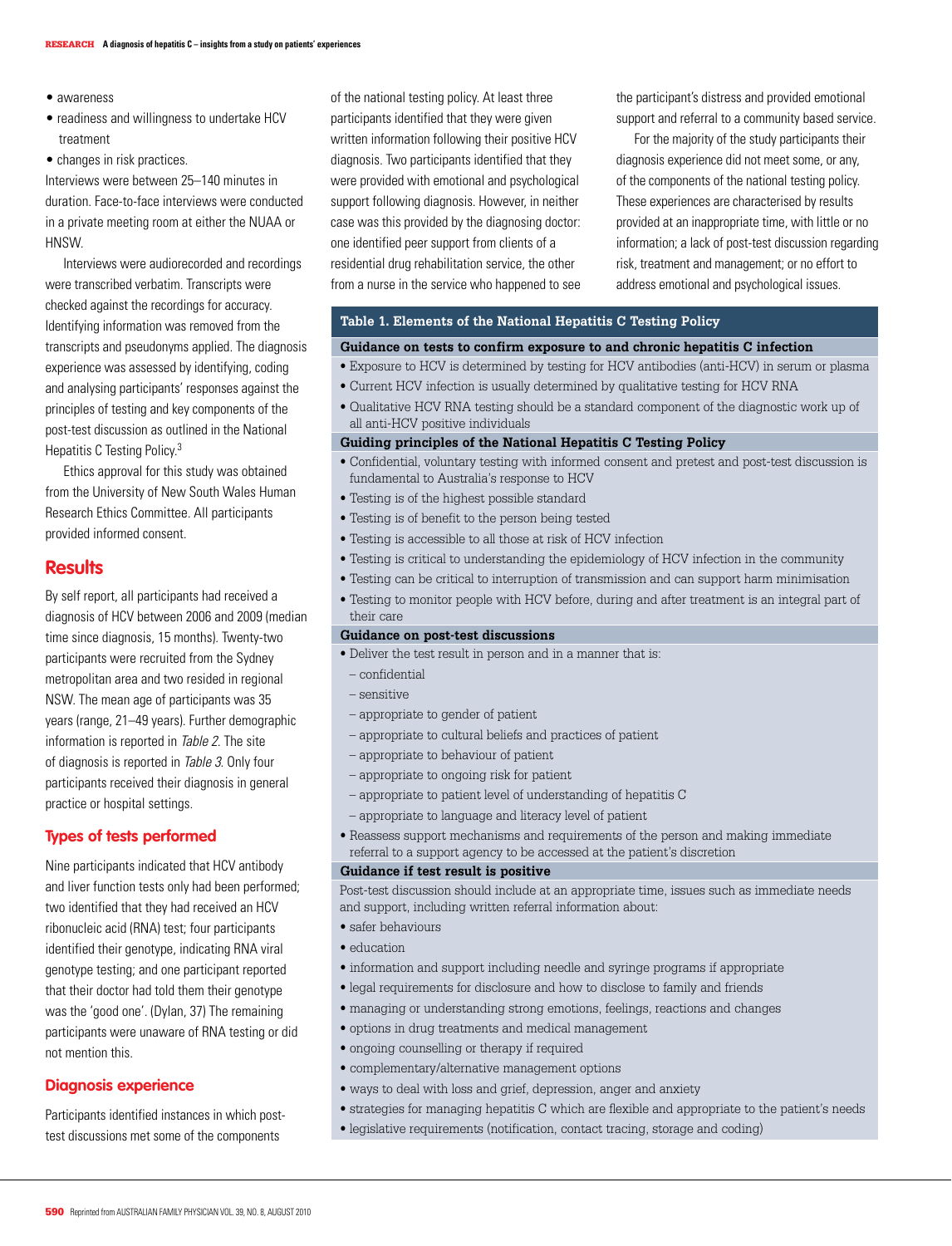'They didn't really give me any information. All they showed me was my blood tests. And I said to her, I said, "It's positive isn't it?" She said, "Yeah. You've got hep C."' (Cathy, 21)

The following case highlights the impact of inappropriate timing of diagnosis. As a result of the experience, this participant did not access the service for more than 2 years despite it previously having been his primary source of sterile injecting equipment.

'I came in 5 minutes before they closed and they sat me in the room, and they said, "Oh wow, you're positive." And I said, "What? For what?" They said, "Hep C." I said, "You've gotta be fucking joking," I was, actually was devastated you know. The fact that I had a blood borne, communicable disease... and they're like, "But we can't give you any counselling at the moment... because we're about to close." And I'm like, "Why the fuck did you tell me now when you could have told me

| Table 2. Participant demographics    |     |     |  |
|--------------------------------------|-----|-----|--|
|                                      | N   | %   |  |
| Gender                               |     |     |  |
| Male                                 | 14  | 58  |  |
| Female                               | 9   | 38  |  |
| Transgender                          | 1   | 4   |  |
| Aboriginal or Torres Strait Islander |     |     |  |
| Yes                                  | 7   | 29  |  |
| Main language spoken                 |     |     |  |
| English                              | 2.4 | 100 |  |
| Main source of income                |     |     |  |
| Pension/unemployment                 | 19  | 79  |  |
| Ever been in prison                  |     |     |  |
| Yes                                  | 12. | 50  |  |
| Imprisoned in past 2 years           |     |     |  |
| Yes                                  | 7   | 2.9 |  |

when I came in the next time," which was only 2 days... after that – when I had an appointment... and I was actually really devastated. I was left to leave with this information, go back to work [to undertake sex work]... thinking, "Fuck, am I gonna infect people [via sex]?" I didn't know. I didn't know transmission ways. I didn't know if it was like blood borne, semen borne. Is it in my hair? Is it in my saliva? I didn't know. And here they are just letting me just walk out the door.' (Wilson, 37)

### **Peer and community based support**

For five participants, the lack of information and emotional and psychological support provided by their diagnosing doctor was somewhat alleviated by support from peers and community based organisations. These responses highlight the importance and need to integrate peer support into HCV pretest and post-test discussions.13–15

'I mean I cry sometimes and sometimes I get angry with myself, and ... that's when these guys and the Hep C Council, and Lifeline... Because I mean I can't pinpoint when I'm gonna get depressed. And just say it is one o'clock in the morning... I'm not alone... I've been told a thousand times: "You're not alone"... Because I mean I get depressed sometimes about it... Because I feel sometimes that, you know, I'm this diseased person and like I just feel different now.' (Narelle, 31)

'I have support. I have friends and people who have hep C, and I can talk to them, and people who are in rehab were really supportive. So I found that it helped, actually. Because a lot of the girls had been through similar situations.' (Karen, 34)

## **Referral to HCV treatment**

Seven participants identified that they had been, or thought they had been, referred to a liver specialist. Further, two participants had asked their diagnosing health professional about the possibility of HCV treatment but were refused access to treatment. One participant was told

| Table 3. Location of hepatitis C diagnosis |               |                                  |  |  |
|--------------------------------------------|---------------|----------------------------------|--|--|
| <b>Site</b>                                | <b>Number</b> | Percentage of total participants |  |  |
| Clinic and health service*                 | 10            | 42%                              |  |  |
| Drug rehabilitation                        | 5             | 21%                              |  |  |
| Hospital or general practice               | 4             | 17%                              |  |  |
| Research participation                     | 3             | 13%                              |  |  |
| Prison                                     | 2.            | 8%                               |  |  |
|                                            |               |                                  |  |  |

\* Participants identified sexual health clinic, 'clinic' and health service as location

that she needed to have HCV for 1 year before undertaking treatment. The other was told that he needed to be abstinent from drug use for 12 months before treatment – despite current injecting drug use being removed as an exclusion criteria for HCV treatment in 2001.

 One participant identified that he was surprised that no health professional had made him aware of HCV treatment, or referred him to HCV treatment as he had been told he had the 'good genotype'.

'No options for treatment were given to me or anything like that, which I thought was a bit strange... Even the [rehabilitation] clinic are very... not even talking to me about options of treatment I've been seeing lots of different people. But... there's, none of them have really pointed me in the direction of the person to speak to about treatment.'(Andrew, 38)

# **Discussion**

The results of this study suggest that significant training and support needs exist for at least some doctors providing HCV diagnosis. Typically, HCV diagnoses described by participants were poorly delivered according to the national policy, particularly with regard to appropriate testing procedures and almost all elements of the post-test discussion, including sensitive and appropriate delivery.

These results are relevant for three reasons. First, the use of inadequate tests (ie. antibody and liver function) can result in false positives. Up to 25% of people exposed to HCV will clear infection.16 In this sample where nine people reported no RNA tests, two or three participants may have been incorrectly diagnosed. Besides the emotional toll of a positive diagnosis, false positives are a major concern, as post-test discussions with appropriate RNA test information could encourage safer injecting practices among those who clear the initial HCV exposure to avoid future exposures and the risk of chronic infection.

Second, poor diagnosis experiences have potential to further disengage people living with HCV from healthcare and self management strategies.<sup>7,10</sup>

Third, lack of effective referral to treatment at diagnosis is especially relevant given recent studies indicating better treatment outcomes for people treated early.<sup>17</sup>